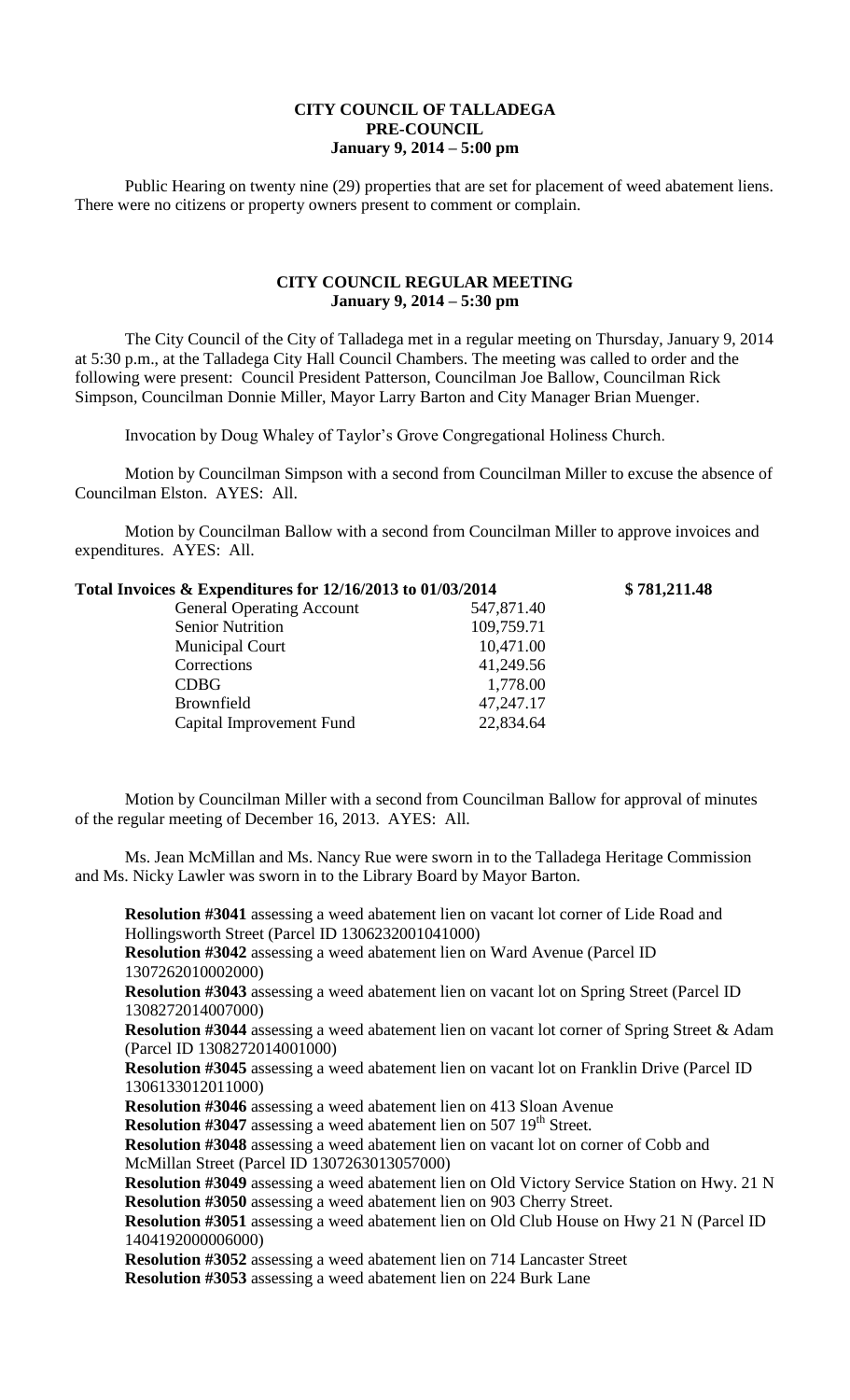**Resolution #3054** assessing a weed abatement lien on 617 Avenue F **Resolution #3055** assessing a weed abatement lien on Old Radio Station on Highway 21. **Resolution #3056** assessing a weed abatement lien on corner of Pine Street and Lincoln Avenue (Parcel ID 1305214009001000) **Resolution #3057** assessing a weed abatement lien on vacant lot on Nolan Street (Parcel ID 1308284003045000) **Resolution #3058** assessing a weed abatement lien on 720 Pulliam Street **Resolution #3059** assessing a weed abatement lien on vacant lot on Neal Street (Parcel ID 1305223058038000) **Resolution #3060** assessing a weed abatement lien on vacant lot on Jackson Street (Parcel ID 1305223058038000) **Resolution #3061** assessing a weed abatement lien on vacant lot on Sloan Avenue (Parcel ID 1305223008001000) **Resolution #3062** assessing a weed abatement lien on 406 East Parkway **Resolution #3063** assessing a weed abatement lien on vacant lot on corner of Howard and Spring Streets (Parcel ID 1305223012007000) **Resolution #3064** assessing a weed abatement lien on 716 Coffee Street **Resolution #3065** assessing a weed abatement lien on 520 Court Street North **Resolution #3066** assessing a weed abatement lien on vacant lot on corner of Savory and College (Parcel ID 1308284002003000) **Resolution #3067** assessing a weed abatement lien on 917 Nimitz Avenue **Resolution #3068** assessing a weed abatement lien on 904 Summer Street **Resolution #3069** assessing a weed abatement lien on 301 Dumas Avenue

Motion by Councilman Simpson with a second by Councilman Miller to approve Resolution #3041 to Resolution #3069. Roll Call. AYES: All.

**Resolution #3070** approving an agreement with Goodwyn, Mills and Cawood Inc. for professional, administrative and technical services for the Historic Courthouse Square Guidelines Project for a cost of \$18,000 (with \$14,000 paid through an Alabama Historical Commission grant).

**Resolution #3071** approving an agreement with Tillman, Allen & Sizemore for appraisal services on the Frazier Farms CDBG Drainage Project for a total cost of \$12,000.

**Resolution #3072** approving purchase of table for \$200 at the Chamber of Commerce Awards Luncheon for Council and City staff under the Public Purpose Doctrine.

Motion by Councilman Ballow with a second by Councilman Miller to approve Resolution #3070 to Resolution #3072. Roll Call. AYES: All.

| Water Department Expenditures for 12/18/13 to 01/02/14 |            | \$571,168.53 |
|--------------------------------------------------------|------------|--------------|
| <b>Operations &amp; Maintenance</b>                    | 143,411.82 |              |
| Revenue                                                | 408,681.71 |              |
| N Talladega Co Water                                   | 19,075.00  |              |

**Resolution #3073** approving Change Order No. 1 to the contract with ICS Incorporated for replacement of Wastewater Treatment Plant's variable frequency drive with no increase to the original total cost of \$51,460.

**Resolution #3074** approving Change Order No. 1 to the contract with Schmidt Environmental Construction Inc. for renovation of Wastewater Treatment Plant's intermediate pump station with no increase to the original total cost of \$138,550.

**Resolution #3075** approving a contract with Insite Engineering for water and sewer evaluations, inspections and cleaning in areas scheduled for road resurfacing for a total cost of \$109,370.

Motion by Councilman Miller with a second by Councilman Simpson to approve Resolution #3073 to #3075. Roll Call. AYES: All.

In other business, there was an update on the City & Water Dept. Collections. At the meeting of January 24, 2013, the City Council approved Online Utility Exchange to handle collections on behalf of the Water & Sewer Department. After a several month implementation process the firm started